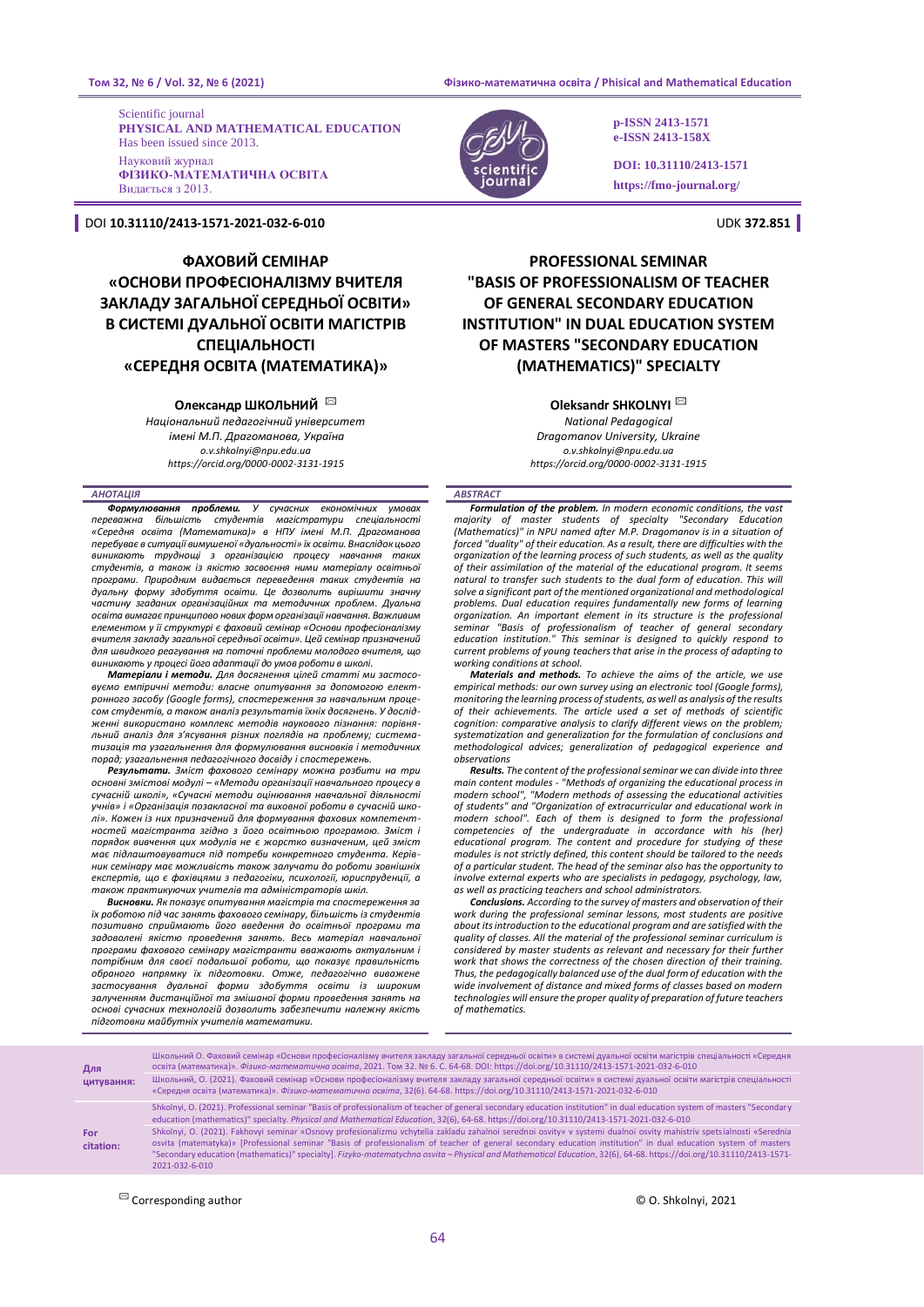*КЛЮЧОВІ СЛОВА: дуальна форма здобуття освіти; студенти магістратури; фаховий семінар; професіоналізм учителя математики; дистанційне навчання; змішане навчання; сучасні технології навчання.*

*KEYWORDS: dual form of education; master students; professional seminar; professionalism of mathematics teacher; distance learning; blended learning; modern learning technologies.*

## **INTRODUCTION**

Carrying out training of masters of the specialty "Secondary education (Mathematics)" in NPU of named after M.P. Dragomanov over the past few years, we have faced the problem of forced "duality" of their education. The fact is that most masters are now forced to work in schools in order to survive in today's difficult economic environment. In itself, the fact of working as a master's student is not a problem. Moreover, such work is extremely useful because it allows the future master to put into practice the knowledge acquired during training. Also, working at the school, the undergraduate has the opportunity to conduct a pedagogical experiment for his master's thesis. However, the real problem is that for the most part, students are forced to not just have a few extra hours at school, but to work there full time. As a result, the quality of preparation for such students is significantly reduced due to lack of time for preparing to lectures and practical classes and physical fatigue due to high work intensity.

Taking into account the situation described above, the leadership of the NPU named after M.P. Dragomanov organizes the educational process of masters in "Secondary Education (Mathematics)" specialty in the afternoon, as well as using distance and blended forms of education. This is facilitated by a well-established system of distance and blended learning at the university based on the MOODLE system. Thus, in fact, most master students of our university in this specialty are in a situation of forced "duality" of education, which involves obtaining education directly at their workplace. We have repeatedly talked about the benefits of this form of education for masters of respective educational programs (see, for instance, Pratsiovytyi et. al., 2019). This forced duality is currently in the process of legalization within the research project of the Ministry of Education and Science of Ukraine, which NPU named after M.P. Dragomanov have obtained and implement during 2021-2022.

Within the framework of this project, to improve the methodological and practical training of masters in "Secondary Education (Mathematics)" specialty in the respective educational programs introduced a professional seminar "Basis of professionalism of teacher of general secondary education institution", whose objectives are (Trebenko & Shkolnyi, 2021):

• assistance to undergraduates who, at the same time as their studies, work as pedagogical workers, teach mathematics in general secondary education institutions, in solving specific issues that arise in the process of teaching mathematics;

• development of skills to plan lessons, optimally choose methods and tools;

• individual psychological support at the beginning of professional activity and acceleration of the process of professional adaptation of young teachers;

• promoting the professional development of young teachers and developing their own style of teacher;

• providing qualified, effective and timely assistance in the organization of the educational process, development of educational and program documentation, introduction of new pedagogical and information technologies;

• formation of a creative approach and the need for continuous self-education.

**Aim of the article.** The article is intended to describe the goals, objectives and content of the professional seminar "Basis of professionalism of teachers of general secondary education institution", introduced in educational programs for masters of the specialty "Secondary education (Mathematics)" at NPU named after M.P. Dragomanov. We will also share the first experience of implementing this seminar in the educational process and the problems that arise in connection with it.

### **METHODS OF THE RESEARCH**

To achieve this aim we use the theoretical method of analysis of methodological literature on the research question. We also exploit some empirical methods: observation of the educational process of master students in the university and analysis of their achievements as well. In this article we also use a set of methods of scientific cognition: comparative analysis to clarify different views on the problem and determine areas of research; systematization and generalization for the formulation of conclusions and recommendations; generalization of the author's pedagogical experience and observations.

## **RESULTS OF RESEARCH**

The dual form of education involves the combination of education in the university with on-the-job training, and therefore there is a need to introduce qualitatively new organizational forms of education. It often happens that a young teacher to some extent idealizes his status as a teacher. In this case, the inevitable difficulties at the initial stage of entering the profession (during the lesson, during communication with students, parents, teaching staff, in preparation for lessons, etc.) can reduce the motivation of young teachers. Methodological support provided in a timely and correct manner will help master student to make sure that he (she) choose a profession. In our opinion, in the conditions of the dual form of education it is the professional seminar "Basis of professionalism of teacher of general secondary education institution" will allow for methodological and psychological support of the master.

In creating the curriculum of the professional seminar, we relied on the Professional Standard for the profession "Teacher of General Secondary Education Institution" (Ministry of Economy of Ukraine, 2020) approved by the Ministry of Economic Development, Trade and Agriculture of Ukraine. According to this standard, "the purpose of a teacher's professional activity is to organize the education and upbringing of students during their full general secondary education by forming key competencies and worldviews based on universal and national values, as well as developing intellectual, creative and physical abilities that are necessary for successful self-realization and continuing education" (paragraph 1.1. of the Professional Standard).

It is clear that to achieve this goal, the teacher should be properly trained and have the appropriate general and professional competencies. These competencies, grouped by job function, are also listed in Section 5 of the Teacher Professional Standard. Thus, the main job functions of a teacher are the following (Ministry of Economy of Ukraine, 2020):

• *teaching students subjects and integrated courses* (contains language and communication competence, subject and methodological competence, information and digital competence);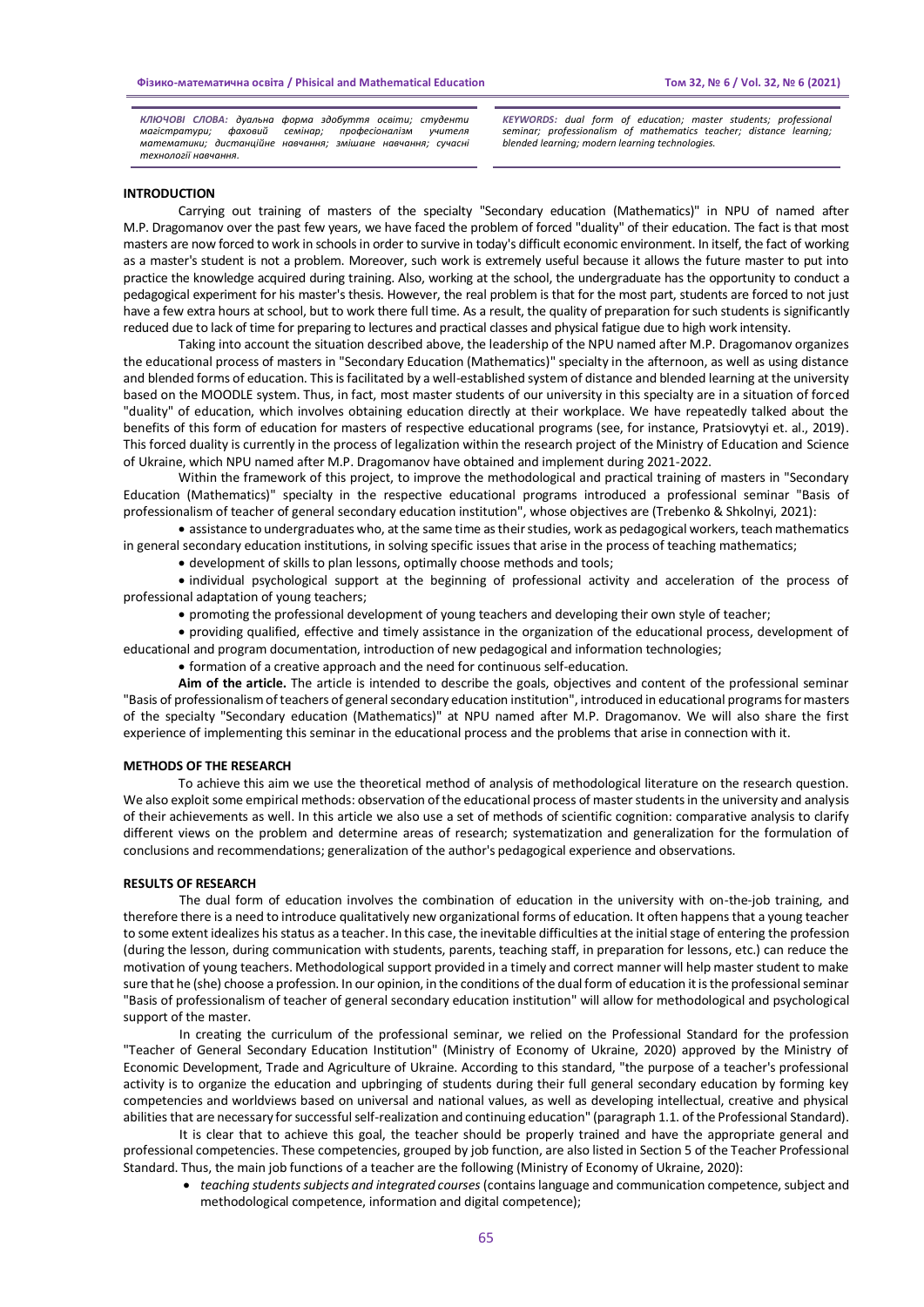- *partnership interaction with participants of pedagogical process* (contains psychological competence, emotional and ethical competence, competence of pedagogical partnership);
- *participation in the organization of a safe and healthy educational environment* (includes inclusive competence, health-preserving competence, projecting competence);
- *management of the educational process* (includes prognostic competence, organizational competence, evaluation and analytical competence);
- *continuous professional development* (contains innovative competence, ability to learn throughout life, reflective competence).

An educational program in general is designed to ensure the performance of these job functions and the availability of relevant professional competencies. The professional seminar "Basis of professionalism of teachers of general secondary education institution" plays not the main but significant role in the process of teaching masters, as it must flexibly and quickly respond to current problems of young teachers that arise during his (her) work at the school. Therefore, the program and sequence of studying the content modules of the professional seminar and their parts is not rigid and can be adjusted by the head of the seminar to the various learning situations that arise in the process of dual education of masters. If necessary, the seminar head can change the sequence of studying the topics of the curriculum according to the needs of students.

For example, at the beginning of this academic year, masters of the specialty "Secondary Education (Mathematics)" in NPU named after M.P. Dragomanov experienced significant problems with the organization of the class team in a pandemic condition. According to the students' request, we involved experienced class supervisors and medical workers of Kyiv schools (school № 58 and Lyceum "Universum") within the framework of the professional seminar. As a result, master students received timely operational advice on issues that urgently concerned them, thus ensuring the proper quality of their own work at school.

The head of the professional seminar, being a specialist in the didactics of mathematics, has the authority to involve in his (her) work specialists in the field of pedagogy, psychology, basics of medical knowledge, political sciences, law, etc. This maintains a high level of professional assistance to seminar participants. On most issues related to the methodology of teaching mathematics, the seminar leader conducts classes independently. However, if necessary, he (she) can also involve, for example, experienced mathematics teachers, who will be able to share their own experiences with master students.

Let's highlight **the main content** of the professional seminar "Basis of professionalism of teacher of general secondary education institution." Among the issues that should be considered during the seminars, we include the following.

- *Content module #1 "Methods of organizing the educational process in modern school".*
	- Instructional and methodological materials. Directive documents.
	- Rights and responsibilities of teachers, students and parents.
	- Organization of the educational process. Lesson planning.
	- Effective approaches and technologies of organization of educational process.
	- Maintaining school documentation.
	- Modeling of a modern lesson. Reasons for a failed lesson, the rules of a successful lesson.
	- Analysis of the results of educational and cognitive activities of students.
	- Assessment of student achievement. Reasons for student failure in math lessons.
	- Ways of forming students' cognitive interest.
	- Ways to intensify the educational and cognitive activities of students.

This module provides for the study of the main legal documents governing the activities of teachers in Ukraine, in particular, the laws On Education (Verkhovna Rada of Ukraine, 2017), On Complete General Secondary Education (Verkhovna Rada of Ukraine, 2020), On Labor Protection (Verkhovna Rada of Ukraine, 1992), resolutions of the Cabinet of Ministers of Ukraine (Cabinet of Ministers of Ukraine, 2016 and Cabinet of Ministers of Ukraine, 2020), orders of the Ministry of Education and Science of Ukraine regulating educational activities (MES of Ukraine, 2018, etc.) (full list of documents is given in the Professional Standard of Teacher in section 3). If necessary, the head of the seminar can involve professional lawyers in the analysis of normative documents, who will explain to master students the nuances of the law norms and answer questions that may arise about their studying. The heads of educational institutions (school principals) and supervisors of teachers' educational work may be involved for the explaining of the peculiarities of maintaining school documentation and effective approaches and technologies for organizing the educational process. This academic year, such experience was successfully implemented during the professional seminar in NPU named after M.P. Dragomanov.

Also, the first content module includes methodological issues related to the ability to properly build a successful math lesson, as well as analyze it after its accomplishing. An important part of this content module are methods of activating cognitive activity of students, which allow to turn the learning process for students into an interesting and cognitive adventure, contribute to the formation of a positive attitude to mathematics and respect for the work of mathematicians. We find it valuable to use appropriate and pedagogically balanced application of humorous plots of problems and extensive use of plot problems with practical content.

*Content module #2 "Modern methods of assessing students' learning activities".*

- Teaching methods and technologies. Use of modern pedagogical and innovative technologies.
- Features of learning in the age of digital technologies.
- Learning environment, favorable and optimal for achieving effective learning.
- The teacher's relationship with students, parents. Relationships with the teaching staff.

In this module, students get acquainted with the modern theory of assessment of academic achievement in mathematics of secondary school students in Ukraine (see, for example, Shkolnyi, 2015), in particular, with the application of digital technologies. Another component of the second module is the psychological preparation of masters to work in the student's collective. For example, it is extremely important to create a friendly and creative atmosphere on math lessons, to be able to build friendly working relationships with students and their parents. For such seminars, the head may involve specialists in the field of psychology who will help undergraduates to better understand these issues.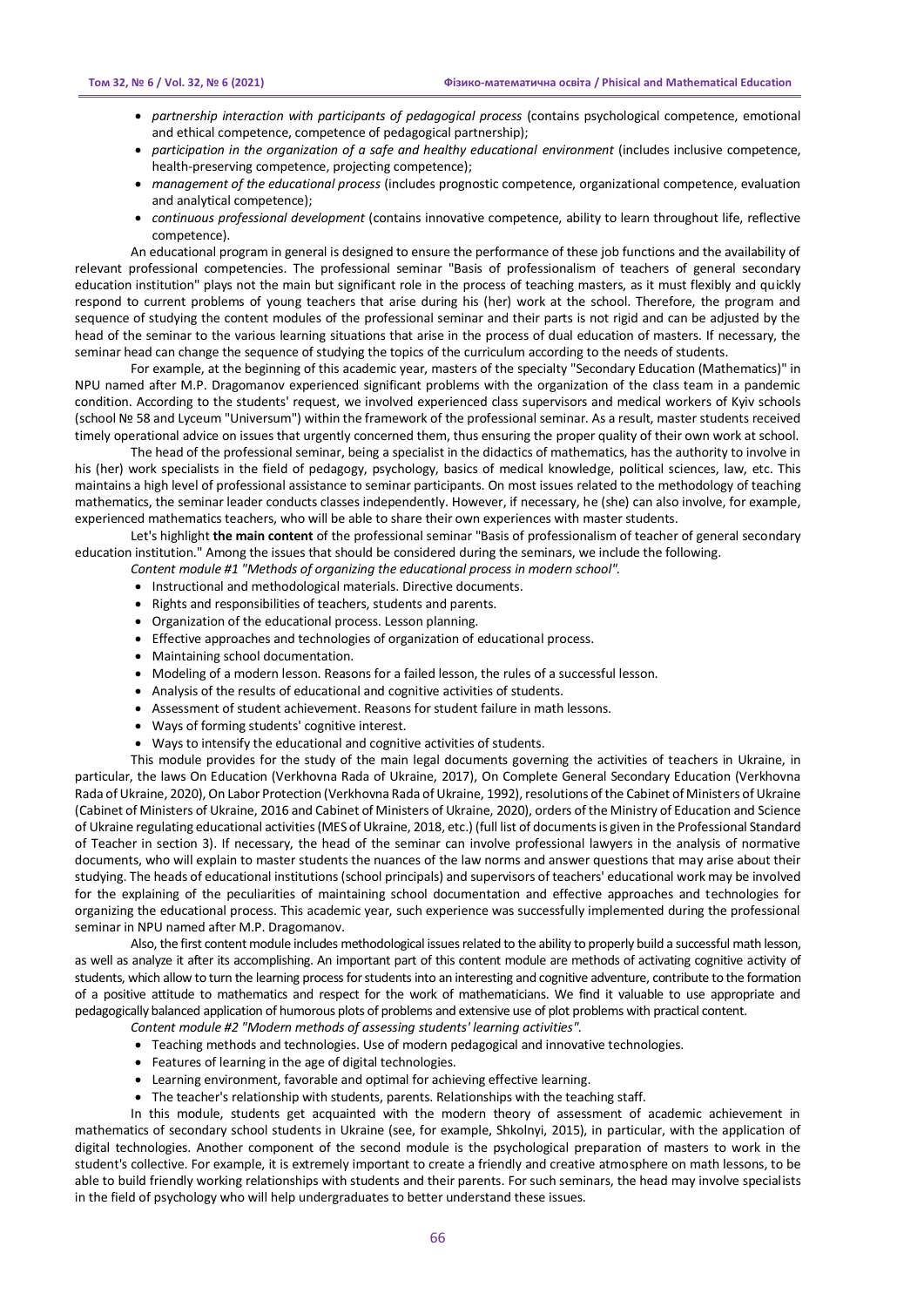*Content module #3 "Organization of extracurricular and educational work in modern school"*

- Organizing and conducting extracurricular activities in mathematics.
- Individualization of learning. Work with gifted children.
- Features of working with children that need of enhanced pedagogical attention.
- Planning of educational work. Reflective analysis of the gained experience of educational activity.
- Self-education as a component of individual professional development of a teacher: directions, main components, plan development, criteria for evaluating results.

The material of this module draws students 'attention to the importance not only of qualified teaching of mathematics, but also of the educational and developmental components of students' school life. The head of the seminar can involve experienced supervisors of teachers in the educational work of schools, organizers of class collectives, etc. for the lessons of third module. They will help to build educational work more efficiently and effectively on the example of their own experience. At the end of this module, master students learn to reflect competently on the experience gained in all types of teacher activities at school, as well as finally understand the importance of continuous teacher training throughout all their professional careers.

As mentioned above, the content of the professional seminar is basic and should be supplemented by a discussion of real cases that students have encountered in the process of their work at school. The first year of the professional seminar "Basis of professionalism of teacher of general secondary education institution" at National Pedagogical Dragomanov University showed that it is impossible to predict in advance what problems young mathematics teachers will face in the process of obtaining a master's degree in dual education at school. Therefore, the head of the seminar should be ready, in fact, for any surprises and be able to quickly adapt the work to the needs of students.

We conducted a short **survey of masters** of the specialty "Secondary Education (Mathematics)" of NPU named after M.P. Dragomanov, who are students of the professional seminar. Due to the pandemic situation, the survey was conducted online using Google forms. We present to readers the results of this poll.

*Question #1.* How useful, in your opinion, is the introduction of a professional seminar "Basis of professionalism of teacher of general secondary education institution" in your educational program for your professional training?

- Definitely useful 60% of respondents.
- It is more useful than not 40% of respondents.
- It is difficult to answer no answers.
- Rather not useful than is no answers.
- Definitely not useful no answers.

The general positive attitude to the professional seminar shows that its introduction is a relevant and generally correct decision of the developers of the educational program of master's training.

*Question #2.* What material of the professional seminar do you suppose as the most necessary for work at school (you can choose several answers)?

- Methodical advices on conducting mathematics lessons 60% of respondents.
- Methodical advices on the peculiarities of assessing student achievement 20% of respondents.
- Advices on the organization of class collective 60% of respondents.
- Advices on the peculiarities of communication with parents of students 60% of respondents.
- Advices on the specifics of working with students that need of increased attention 40% of respondents.
- Advices on the peculiarities of educational work at school 40% of respondents.
- Advices on ways of self-organization and reflection at work 40% of respondents.
- Interpretation of legal documents governing the educational process 80% of respondents.

As you can see, all material of the seminar is interesting for students, but the most unexplained are the legal issues related to the organization of the teacher's work. This is to say that this aspect of young teacher training needs increased attention and improvement. For example, updated master's degree programs may include academic disciplines that explain the legal aspects of a teacher's work. The need to involve legal advisers in the work of the professional seminar is also obvious.

*Question #3.* What material, in your opinion, should be additionally included in the program of the professional seminar (open question)?

The majority of respondents expressed the opinion that the material presented in the program is quite sufficient. This shows the thoughtfulness and balance of the seminar curriculum. It is possible that over time, when students gain more experience in the dual form of education, they will be able to become more actively involved in the formation of its content. In addition, this survey is being conducted for the first time, so next year such wishes may appear.

*Question #4.* Please rate the degree of your satisfaction with the quality of the professional seminar on a 10-point scale  $(10$  – completely satisfied,  $1$  – completely dissatisfied).

The average score on the degree of satisfaction is 9.6 out of 10. This indicates a high assessment of the quality of the professional seminar. Thus, we can generally conclude that the direction of work with masters has been chosen correctly, the professional seminar performs its function properly, it is only necessary to support and develop it.

# **DISCUSSION**

We realize that the dual form of education, in addition to its advantages, has its drawbacks. Indeed, not every student major in "Secondary Education (Mathematics)" specialty is able to master the chosen profession at the appropriate level in conditions of working at the school full time. For many of these masters, the classical approach with face-to-face lectures and practical classes and internships under the guidance of teachers would be more effective. However, in today's difficult economic environment and in the pandemic situation, the implementation of the classical approach is facing significant difficulties, and therefore, we should look for new forms and ways to overcome them.